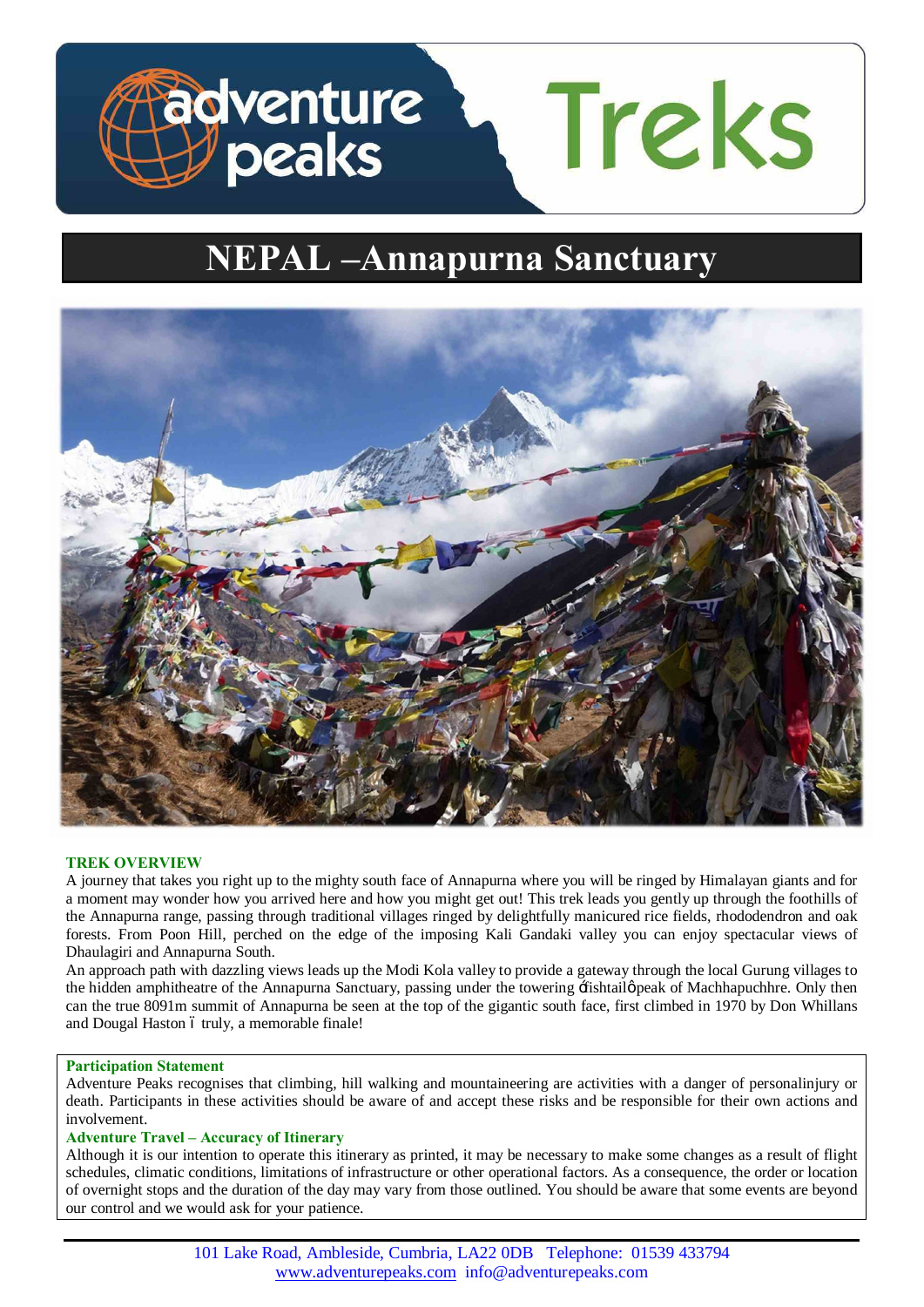#### **PREVIOUS EXPERIENCE/FITNESS**

If you are used to regular multi-day hill walking you will have the right level of fitness to fully enjoy your time on this trek. Previous walking experience is not essential but will help you get the most out of this trip. Non hill walkers must come with a reasonable degree of fitness. Most days involve 6 - 8 hours walking plus plenty of rest stops.



#### **GROUP AND LEADERS**

A fully qualified UK leader will accompany all groups of six or more passengers. He/she will be assisted by an experienced Nepali leader. Smaller or private groups will be led by an English speaking Nepali guide. This trip is exclusive to Adventure Peaks.

#### **WEATHER**

The weather should be pleasant during the day with cooler evenings and nights. Nepal is mostly dry from late September to May (the trekking season) and is coldest from December to February. This trek starts at a low altitude so you can expect the first few days to be quite hot. The higher you are the cooler it will be. In spring afternoon cloud tends to build up in the afternoon and can obscure the views. Walkers should realize however that weather in the high mountains is unpredictable and should be prepared for this

#### **WHAT TO CARRY**

This trek is fully supported by a team of porters who will transport your main baggage. You will only need to carry a light daypack at the very most. A 35l rucksack is a useful size to comfortably fit in essential items such as water bottle, camera, wet-weather gear and extra layers etc.

#### **CATERING ARRANGEMENTS**

In the morning you can enjoy an early hearty breakfast of cereal, porridge, eggs and toast so you are fuelled up and ready to leave the teahouse whilst its still fairly cool. Lunch is usually in a teahouse by the side of the trail or a picnic if there are no suitable places to eat. On arriving at your overnight teahouse you will be ready for a wellearned cup of tea and biscuits - this leaves an hour or so to either rest or explore before a fine three course evening meal. Please remember that as the lodges like to source most of their supplies locally, the evening menus may appear repetitive. For pure good, hearty energy giving food you cannot beat the Nepalese staple, Dal Bhat, but most establishments will also offer choices of westernised food. There are plenty of opportunities to supplement your

diet by buying snacks and drinks from the shops you pass along the way.

#### **ACCOMMODATION**

In Kathmandu you will stay in a 3\* hotel in rooms with private facilities. Twin, double or single rooms are available. On trek we utilise Nepalese trekking lodges (teahouses) which are locally owned and run fairly basic establishments providing good food, accommodation with 3-4 beds arranged in dormitories (doubles sometimes available, please request). You will need a sleeping mat and sleeping bag. There is a central dining/sitting room where food and drinks are served. Toilet facilities are usually outside. Despite the basic facilities, it is a great experience to share the company of local families who will often entertain with local songs and dance!

#### **LANGUAGE AND TIME**

**Language:** Nepali is the official language but English is the -commercial planguage and is widely spoken.

**Time:** GMT+5hr45min (CET). No daylight saving time at present.

#### **HEALTH**

All our UK leaders hold first aid certificates and carry a fully equipped first aid kit for medical emergencies. However you should bring your own supplies of plasters, blister prevention pads (Compeed), Paracetamol etc. and any medication you are taking. Contact your GP around eight weeks before your trip to check whether you need any vaccinations or other preventive measures. Country specific information and advice is published by the [National Travel Health Network and Centre](http://www.nathnac.org/ds/map_world.aspx), and useful information about healthcare abroad, including a countryby-country guide of reciprocal health care agreements with the UK, is available from **NHS** Choices. Tap or stream water should never be drunk without first sterilizing with chlorine dioxide tablets or by boiling



#### **INSURANCE**

Insurance which covers mountain rescue, evacuation and medical expenses is **essential**. You should note there are no official mountain rescue services in Nepal and that any evacuation in the event of a serious medical emergency to the nearest hospital will be by land or military helicopter. We will require a copy of your insurance prior to departure. Please also ensure your insurance covers you for walking above 4000m (some will exclude this option).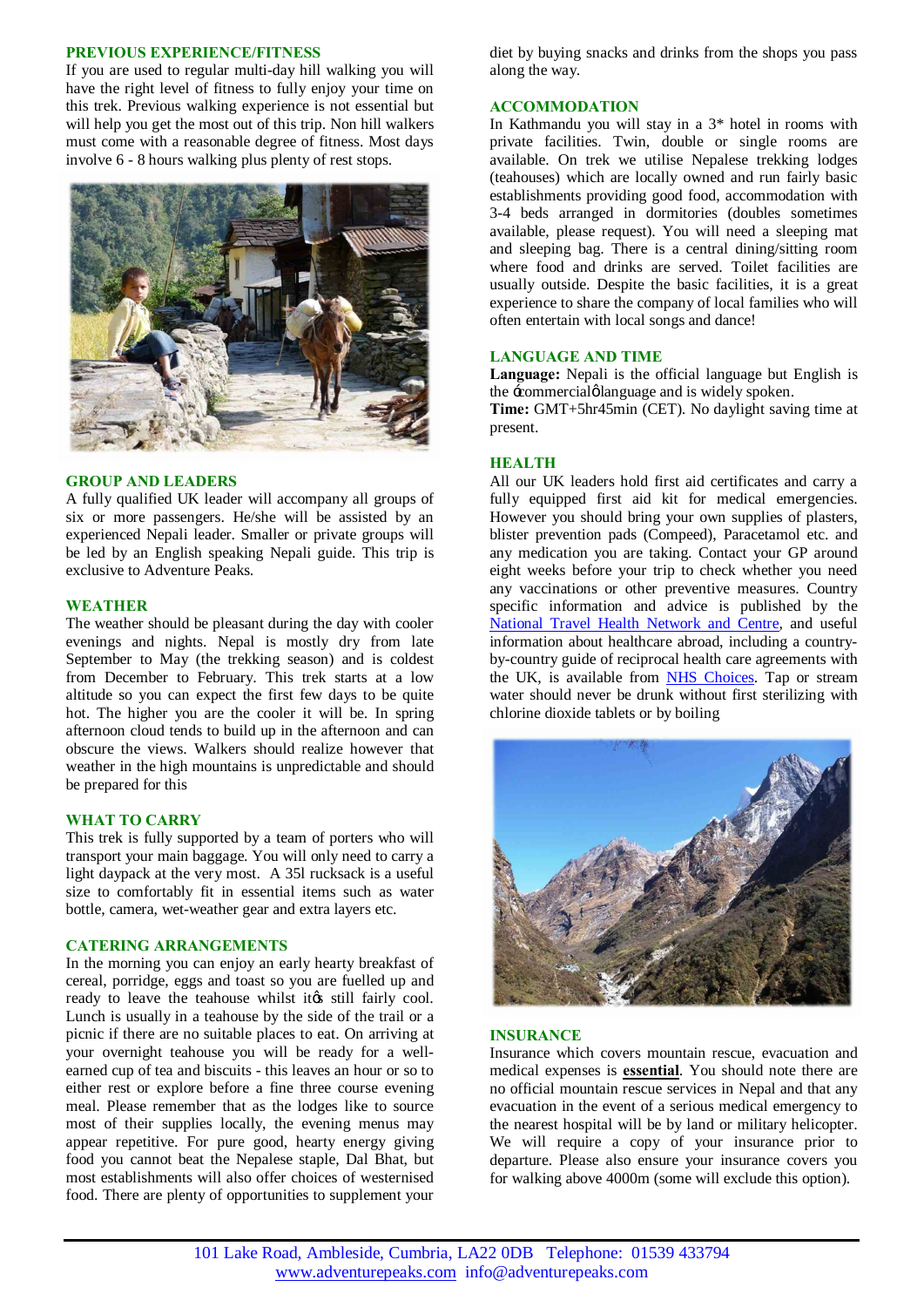## **ALTITUDE**

If you are new to altitude you may have concerns about the effects. Dongt worry because our itineraries allow sufficient time to acclimatise, and altitude rarely causes anyone any problems on this trip. The best way to avoid such symptoms is to walk at a gentle steady pace and drink plenty of fluid.

#### **USEFUL TIPS**

Just in case your main luggage goes missing en route, it is a good idea to wear your boots on the plane. Most other things can be replaced but comfortable, well worn-in boots cannot. Pack important items in strong plastic bags.

## **EQUIPMENT**

A detailed equipment list is provided on booking but normal winter walking equipment is all that is required, together with a three to four season sleeping bag which can be hired from us. For equipment purchases Adventure Peaks offers a 15% discount off the RRP from their shop in Ambleside or online.

## **BAGGAGE**

For your own comfort travel light. Normally airlines restrict baggage to 20kg and on trek the weight for porters should be kept to 15kg, (you will be wearing boots and one set of trekking clothes).Some items can be left at the hotel in Kathmandu for your return.

## **VISAS AND PERMITS**

UK citizens and most EU nationals can purchase Visas on arrival. You will need the payment of US\$40 ready in cash and two passport sized photographs. All other countries should check with their local embassy. Passports must be valid for at least six months after the end date of the trip.



# **LOCAL COSTS**

All accommodation and most meals are included; please see the itinerary page for full details. Additional costs would include any drinks or snacks outside of mealtimes and personal spending.

You would be responsible for any extra nightes accommodation or costs (including fees for changes to International flights), due to you finishing the trip early or to unavoidable delays. All additional payments would need to be paid for whilst in Nepal (card payments accepted).

#### **CURRENCY**

The currency in Nepal is the Rupee (NPR) but you cannot get rupees outside of Nepal - therefore take UK sterling or US\$ and exchange on arrival in Kathmandu. Dongt try and change money in the street in Nepal as it is illegal. ATMs and change bureaux are available in the arrivals hall at the airport and in Kathmandu. It is best to change all the money you need in Kathmandu. There are facilities in Pokhara but these should not be relied on.

## **TIPPING**

Tipping is an accepted part of life in Nepal. We generally tip our local staff as a whole. Please see the Nepal Background Information Sheet in your Welcome pack for more information. Tipping at meals and in hotels is normal practice.

## **ADVENTURE PEAKS KITBAG**

All Adventure Peaks clients who reside in the UK will receive a **FREE** kitbag for any treks outside the UK. The bag will be posted to you approx. 3 weeks prior to your departure. If you have travelled with us before and already have an Adventure Peaks kitbag, or reside outside the UK, we will send an alternative gift.

## **FLIGHTS AND JOINING ARRANGEMENTS**

Within the published  $\exists$ With UK flightø price of your trip is an element we have allowed to cover the cost of flights, which is the difference between the  $\pm$  and Only $\varphi$  and the  $\exists$ With UK flights $\varphi$  prices. This element is for a changeable, economy ticket on flights between LONDON and the destination city, using an airline that, in our experience, offers the best combination of cost, routing, flexibility and baggage allowance. It is stated in good faith and is based on research and costs in previous years, but is subject to change. All clients will be met on arrival and transferred to the first hotel. If you have booked your own flights you need to make your way to the rendezvous shown below. If your arrival time is close to the group flights, then we will be happy for you to share our transport.

**The rendezvous for this trip is the ARRIVALS HALL AT KATHMANDU AIRPORT when your flight comes in on Day 2.** 

**PLEASE ENSURE YOU DO NOT PURCHASE YOUR INTERNATIONAL TRAVEL (FLIGHTS OR OTHER) UNTIL WE HAVE GUARANTEED YOUR TRIP IS RUNNING.**

# **EXTENSIONS**

- · **Everest Panoramic Flight** (from Kathmandu).
- · **Chitwan Safari** (+ 4 or 5 days)

*FOR PRICES AND MORE DETAILSPLEASE SEE OUR WEBSITE OR CONTACT OUR OFFICE*